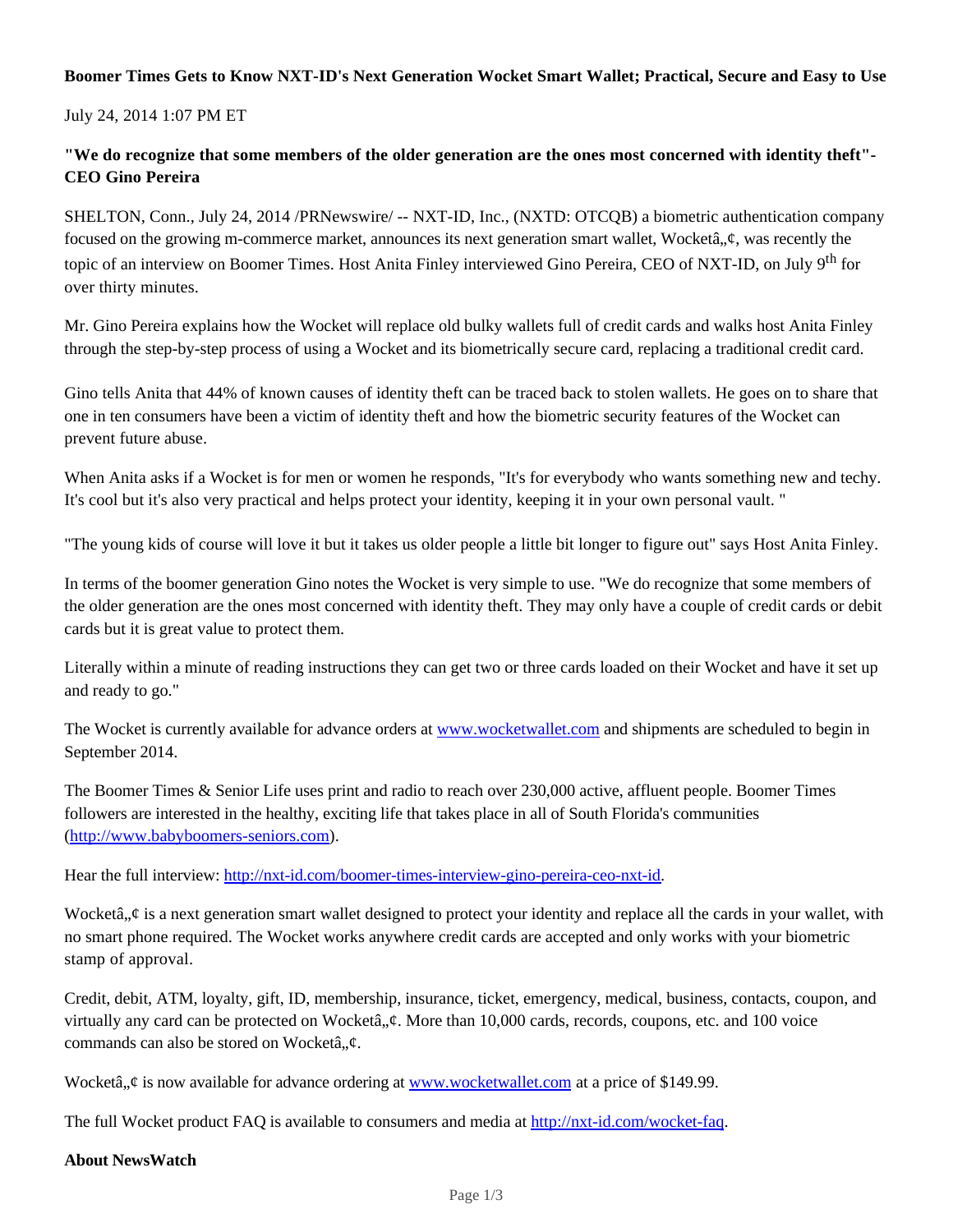NewsWatch is a weekly 30-minute consumer oriented television show that airs on the History Channel, FYI Network, and ION Network. NewsWatch regularly features top technology products and services, mobile applications for iOS, Android, and Windows devices, unique and beautiful travel destinations around the world, health and medical tips, and entertainment interviews on the show. NewsWatch airs on the History Channel at 6:00  $\hat{a} \in \hat{b}$  6:30 AM ET/PT and on the FYI Network from 7:00  $\hat{a} \in$  '' 7:30 AM ET.

NewsWatch is located in the greater Washington, DC area and has been on air for over 25 years. For more information or to watch the most recent episode, visit http://newswatchtv.com.

## **About NXT- ID Inc. - Mobile Security for a Mobile World**

NXT-ID, Inc.'s (OTCQB: NXTD) innovative MobileBioâ,  $\phi$  solution mitigates consumer risks associated with mobile computing, m-commerce and smart OS-enabled devices. The company is focused on the growing m-commerce market, launching its innovative MobileBioâ,  $\phi$  suite of biometric solutions that secure consumers' mobile platforms led by the **Wocketâ**,  $\ell$ ; a next generation smart wallet designed to replace all the cards in your wallet, no smart phone required. The Wocket works anywhere credit cards are accepted and only works with your biometric stamp of approval. http://www.wocketwallet.com.

NXT-ID's wholly owned subsidiary, 3D-ID LLC, is engaged in biometric identification has 22 licensed patents in the field of 3D facial recognition http://www.nxt-id.com, http://3d-id.net.

## **Forward-Looking Statements for NXT-ID**

This press release contains forward-looking statements within the meaning of the Private Securities Litigation Reform Act of 1995. Forward-looking statements reflect management's current expectations, as of the date of this press release, and involve certain risks and uncertainties. Forward-looking statements include statements herein with respect to the successful execution of the Company's business strategy. The Company's actual results could differ materially from those anticipated in these forward- looking statements as a result of various factors. Such risks and uncertainties include, among other things, our ability to establish and maintain the proprietary nature of our technology through the patent process, as well as our ability to possibly license from others patents and patent applications necessary to develop products; the availability of financing; the Company's ability to implement its long range business plan for various applications of its technology; the Company's ability to enter into agreements with any necessary marketing and/or distribution partners; the impact of competition, the obtaining and maintenance of any necessary regulatory clearances applicable to applications of the Company's technology; and management of growth and other risks and uncertainties that may be detailed from time to time in the Company's reports filed with the Securities and Exchange Commission.

### **Contact**

Corporate info: info@nxt-id.com

Investor Inquiries: Kirin Smith ProActive Capital Group Direct: +1-646-863-6519 ksmith@proactivecapital.com

Media: 800-665-0411

SOURCE NXT-ID, Inc.